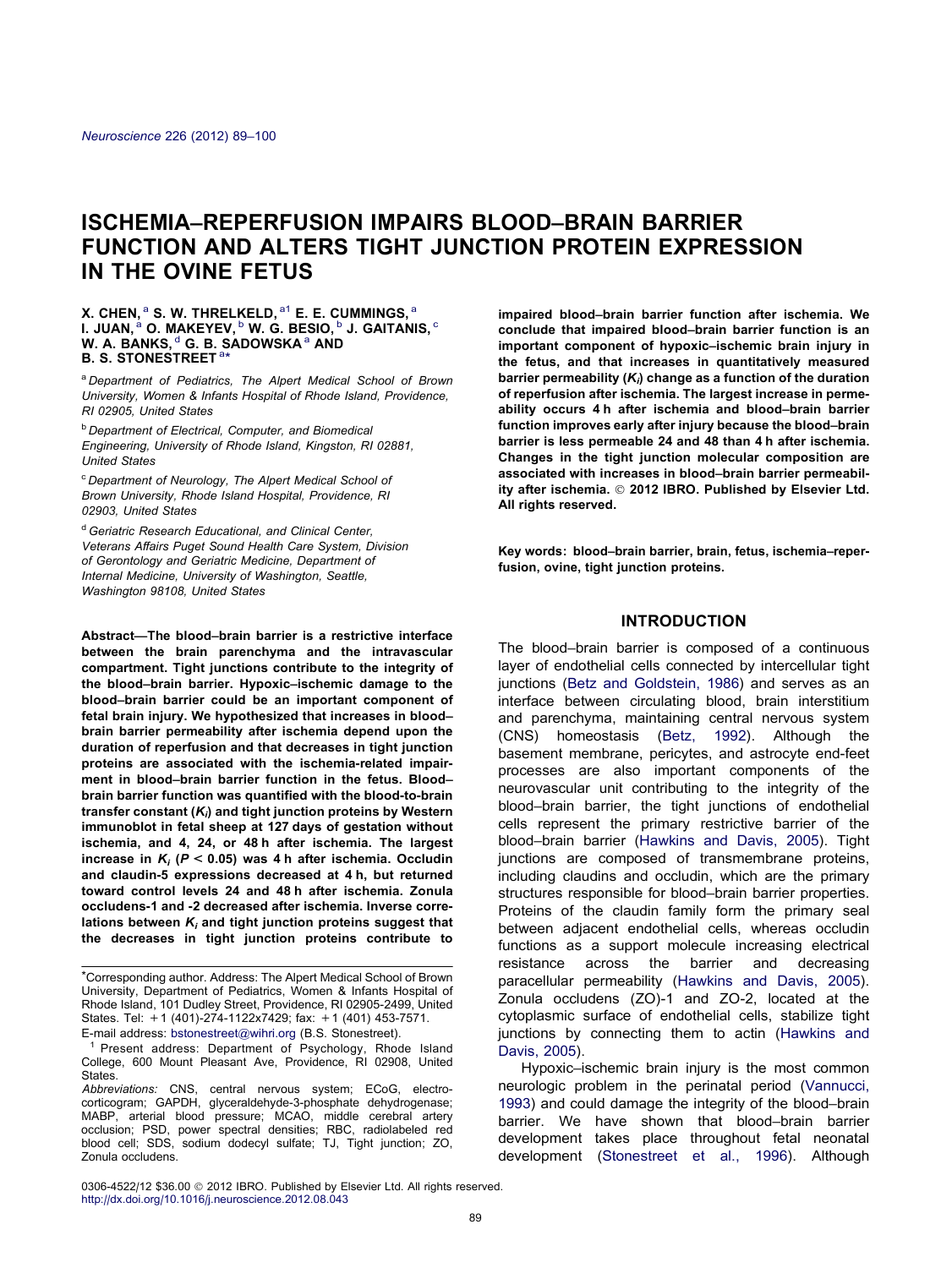previous studies have shown that hypoxic–ischemic insults can damage the immature blood–brain barrier, the majority of studies have been carried out in rodent models [\(Fan et al., 2009; Leonardo and Pennypacker,](#page-10-0) [2009](#page-10-0)) and, consequently, the effects of ischemia have not been quantitatively determined with the blood-tobrain transfer constant in fetal subjects. Hence, information is not available regarding the effects of hypoxia–ischemia on quantitative changes in blood– brain barrier permeability, on the distribution of damage to different brain regions, or concerning potential mechanisms underlying the changes in barrier permeability in the immature brain, and particularly not in the brain of a precocial species such as sheep. Only two studies have examined blood–brain barrier function in the fetus exposed to hypoxia–ischemia [\(Lou et al.,](#page-11-0) [1979; Tweed et al., 1981\)](#page-11-0) and the results of these studies differ. Lou et al. found the blood–brain barrier became leaky to the albumin-bound tracer Evans blue after prolonged umbilical cord occlusion ([Lou et al.,](#page-11-0) [1979](#page-11-0)), whereas, Tweed et al. found the blood–brain barrier was relatively resistant to severe asphyxia [\(Tweed et al., 1981\)](#page-11-0). Differences in the responses of the blood–brain barrier to hypoxia–ischemia have also been observed in newborn pigs ([Temesvari and Kovacs,](#page-11-0) [1988; Mirro et al., 1991; Armstead et al., 1992;](#page-11-0) [Stonestreet et al., 1992\)](#page-11-0). Global ischemia and bilateral pneumothoracies have been shown to result in impaired blood–brain barrier function in newborn pigs ([Temesvari](#page-11-0) [and Kovacs, 1988; Mirro et al., 1991\)](#page-11-0) whereas, increases in blood–brain barrier permeability were not detected after severe hypotensive-hypoxia/hypercarbia in newborn pigs [\(Stonestreet et al., 1992](#page-11-0)). The increases in barrier permeability that were observed in the newborn pigs after inducing global ischemia by increasing intracranial pressure above mean arterial blood pressure for 20 min followed by 30 min and 2 h of reperfusion [\(Mirro et al., 1991](#page-11-0)) may have represented a more severe ischemic insult compared with the hypotensive-hypoxia/hypercarbia insult on our previous study [\(Stonestreet et al., 1992\)](#page-11-0). In addition, activated oxygen species appear to contribute to the ischemia– reperfusion related barrier dysfunction in the newborn pigs ([Armstead et al., 1992](#page-10-0)). The response of the blood–brain barrier to hypoxia–ischemia also appears to vary in young rodents depending upon the duration of reperfusion and the age at the insult [\(Muramatsu et al.,](#page-11-0) [1997](#page-11-0)).

Although biphasic opening of the blood–brain barrier after middle cerebral artery occlusion (MCAO) has been reported in adult rats ([Kuroiwa et al., 1985; Belayev](#page-11-0) [et al., 1996\)](#page-11-0), the temporal and spatial pattern of blood– brain barrier abnormalities after ischemia has not been delineated in the fetus. The effectiveness and integrity of the tight junction seal between adjacent endothelial cells has been suggested to be critical to the homeostasis of the CNS in response to hypoxic– ischemic brain injury [\(Vaccarino and Ment, 2004\)](#page-11-0). Although information regarding the effects of hypoxia– ischemia on the regulation of tight junctions in the immature brain is sparse, particularly in vivo, we have previously shown increased expression of claudin-5, decreased expression of ZO-1 and -2, and stable levels of occludin and claudin-1 measured 72 h after ischemia in fetal sheep [\(Malaeb et al., 2007\)](#page-11-0).

In the current study, we examined the effects of reperfusion for 4, 24, or 48 h after 30 min of ischemia on blood–brain barrier function measured quantitatively with the blood-to-brain transfer constant  $(K_i)$  and ischemia reperfusion effects on tight junction proteins by Western immunoblot on fetal sheep brains harvested at 127 days of gestation. Given the above considerations, we hypothesized that (1) increases in blood–brain barrier permeability after ischemia depend upon the duration of reperfusion and that (2) decreases in tight junction proteins are associated with the ischemia-related impairment in blood–brain barrier function in the fetus.

# EXPERIMENTAL PROCEDURES

The present study was conducted after approval by the Institutional Animal Care and Use Committees of the Alpert Medical School of Brown University and Women & Infants Hospital of Rhode Island and in accordance to the National Institutes of Health Guidelines for the use of experimental animals.

# Animal preparation, study groups, and experimental desian

Surgery was performed under 1–2% isoflurane anesthesia on 20 mixed breed pregnant ewes at 120 to 122 days of gestation as previously described [\(Petersson et al., 2002\)](#page-11-0). Briefly, polyvinyl catheters were placed in fetal brachial veins and arteries and in the femoral artery of the ewe for blood pressure and heart rate monitoring, as well as blood sampling ([Petersson et al., 2002\)](#page-11-0). An amniotic fluid catheter was placed as a referent for fetal arterial pressures.

The fetal carotid arteries were exposed, vertebral–occipital anastomoses and lingual arteries ligated to restrict blood flow from the vertebral circulation and non-cerebral blood flow, respectively ([Gunn et al., 1997\)](#page-10-0). Two inflatable 4-mm vascular occluders (In Vivo Metric, Healdsburg, CA, USA) were placed around each carotid artery and ultrasonic flow probes (Transonic Systems Inc., Ithaca, NY, USA) between the heart and occluders. To measure the fetal electrocorticogram (ECoG), two pairs of screws (Small Parts, Inc., Miami Lakes, FL, USA) were placed onto the dura with a reference electrode sewn to the scalp [\(Gunn et al., 1997\)](#page-10-0) and connected to the recorder (ADInstruments, Colorado Springs, CO, USA) with insulated wires (Alpha Wire Co., Elizabeth, NJ, USA).

After recovery from surgery at 125–130 days of gestation, the ewes were assigned to four groups: instrumented non-ischemic sham-control treated (non-ischemic,  $n = 5$ ), 30-min of carotid occlusion, hereafter designated as ischemia, and 4 h reperfusion (I/R-4,  $n = 5$ ), ischemia and 24 h reperfusion (I/R-24,  $n = 5$ ), or ischemia and 48 h reperfusion  $(I/R-48, n = 5)$ . To minimize unnecessary animal usage, threeinstrumented non-ischemic control fetal sheep e.g. undergoing full surgical procedures but without carotid artery occlusion, exposed to 24 h of reperfusion and two-instrumented nonischemic fetal sheep exposed to 48 h of reperfusion were studied. There were no differences in blood–brain barrier permeability or tight junction protein expression between the two control groups. Therefore, the non-ischemic control animals were pooled for a total  $n = 5$ . Full term gestation for the breed of sheep used in our study is 148 days of gestation according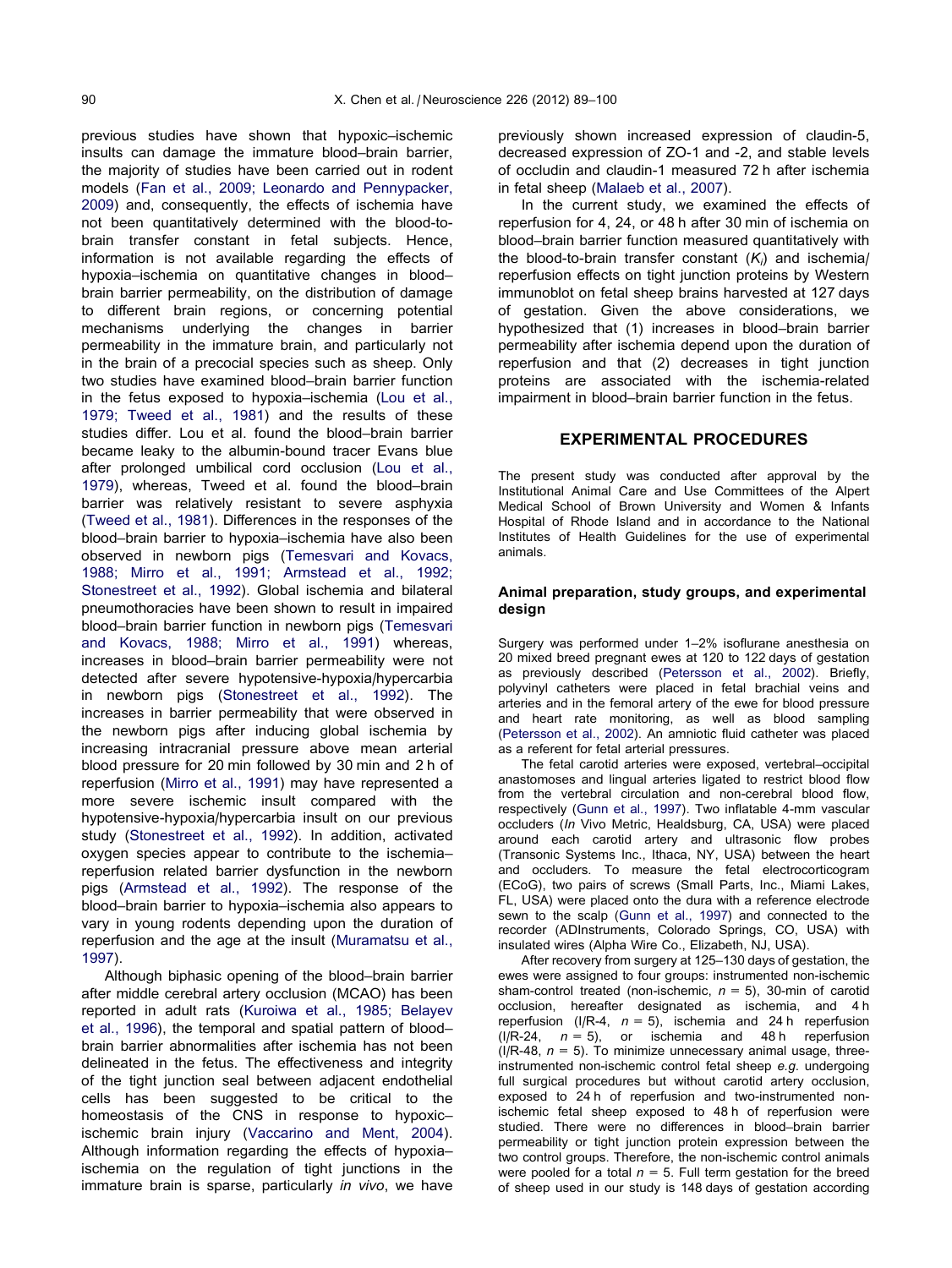to the supplier (Purdue, Lafayette, IN). Thus, the fetal sheep were studied at approximately 85% of gestation in this study. Although the relative maturation of ovine and human brains cannot be precisely compared, the sheep brain at 80–85% of gestation is generally thought to be similar to the near term human infant ([Gunn et al., 1997](#page-10-0)).

Thirty minutes of ischemia was induced by inflating the occluders. At the conclusion of ischemia, the occluders were deflated and reperfusion continued for 4, 24, or 48 h. Study of blood–brain barrier permeability was performed over 1 h in each group at the conclusion of reperfusion. The ewe and fetus were then euthanized by intravenous pentobarbital (100– 200 mg/kg). The fetus was weighed, sex determined, and the brain quickly removed and weighed. One half of the fetal brain was dissected for regional blood–brain barrier permeability analysis as previously described ([Stonestreet et al., 1996\)](#page-11-0), and the remainder frozen for tight junction protein expression analysis.

#### Analytic methods

Blood–brain barrier function was measured with  $\alpha$ -[<sup>14</sup>C]aminoisobutyric acid (AIB, 103 Da, American Radiolabeled Chemicals, Inc. St. Louis, MO, USA) as previously described in detail ([Stonestreet et al., 1996\)](#page-11-0). Briefly,  $\alpha$ -[<sup>14</sup>C]-AIB (27.6  $\pm$  5.7  $\mu$ Ci/kg, mean  $\pm$  SD) was rapidly injected intravenously and arterial plasma  $\alpha$ -[<sup>14</sup>C]-AIB concentrations obtained at intervals both before and after the injection.

Brain vascular volume was determined by administering technetium-99m-(99mTc) radiolabeled red blood cells (RBCs) to the fetus two minutes before the end of the studies ([Stonestreet et al., 1989a; Stonestreet et al., 1996](#page-11-0)). Four ml of whole blood obtained from the ewe was drawn into a syringe containing 0.8 ml of acid-citrated dextrose, incubated with Tin-pyrophosphate for 15 min, and with  $99m$ Tc (Cardinal Health, RI) for an additional 15 min (Stonestreet et al., 1989a). The For an additional 199m<sub>Tc-labeled</sub> et al., 199m<sub>Tc-labeled</sub> RBCs were washed, resuspended in 0.154 M NaCl to a volume of 4 ml, and administered intravenously to the fetus. The radiolabeling efficiency of the RBCs exceeded 99%. We used radiolabeled RBCs in these studies rather than polyethylene glycol ([Stonestreet et al., 1996\)](#page-11-0) to avoid potential leakage of the small molecular weight substances from the brain vasculature after ischemia.

Fetal brains were dissected into the following regions: cerebral cortex (frontal, parietal, and occipital), white matter, caudate nucleus, hippocampus, cerebellum, thalamus, superior colliculus, inferior colliculus, pons, medulla, spinal cord, and pituitary gland. Plasma and tissue samples were prepared and radioactivity quantified for  $\alpha$ -[<sup>14</sup>C]-AIB [\(Stonestreet et al.,](#page-11-0) [1996](#page-11-0)). Knowledge of the plasma concentration profile and tracer concentration in the parenchyma allows calculation of the blood-to-brain transfer constant [\(Stonestreet et al., 1996\)](#page-11-0):

$$
\textit{K}_i(\mu\text{I g Brain}^{-1}\text{ min}^{-1})\text{ given by : }\textit{K}_i=\textit{A}_{\text{br}}/\int_0^t c_p(T) dT
$$

where  $A_{\text{br}}$  is the amount of tracer that crossed the blood–brain barrier from blood to brain during the tracer study (dpm  $g^{-1}$ ), and  $c_p$  is the tracer concentration in plasma (dpm  $\mu$  $^{-1}$ ) at the time t (min).  $A_{\text{br}}$  is obtained by correcting the total amount of isotope measured in the tissue  $A_m$  (dpm  $g^{-1}$ ) for the residual part remaining in the brain vasculature space, which is<br>measured by <sup>99m</sup>Tc-labeled RBCs. Thus,  $A_{\rm br} = A_{\rm m} - V_{\rm p} c_{\rm p}$ , where  $V_p$  is the blood volume of brain tissue ( $\mu$ lg<sup>-1</sup>) and  $c_p$  is the concentration of tracer in the terminal plasma sample (dpm g<sup>-1</sup>).  $V_p = A_m^{\dagger}/c_p^{\dagger}$ , where  $A_m^{\dagger}$  and  $c_p^{\dagger}$  have the same definitions as  $A_m$  and  $c_p$  above except that they apply to the 99mTc-labeled RBCs [\(Stonestreet et al., 1996](#page-11-0)).

Fetal arterial blood gases, pH, heart rate, arterial blood pressure (MABP) hematocrit, lactate, and osmolarity values were measured at baseline, and sequentially after the end of ischemia. ECoG and carotid arterial blood flow were obtained at baseline, and during and after ischemia. Blood gases and pH were measured on a blood gas analyzer (model 248, Siemens, Washington, DC) corrected to 39.5 °C for fetuses and 38.5 °C for ewes. The ECoG was amplified, filtered, and recorded on a PowerLab Data Acquisition System (ADInstruments, Colorado Springs, CO). Carotid arterial blood flow was measured with the flow probes and recorded (Small Animal Blood Flow Meter: T206, Transonic Systems Inc. Ithaca, NY). Although carotid blood flow does not directly measure brain–blood flow, carotid arterial and brain–blood flow are closely related ([van Bel et al., 1994\)](#page-11-0). Carotid arterial blood flow was the sum of left and right carotid arterial blood flow averaged over 5 min at each measurement time.

#### ECoG processing

All ECoG files were visually inspected by a board-certified epileptologist (J.G.), who was not aware of the group identity. The recorded ECoG signals were digitized (16 bits, 1000 Hz) and stored. Signal processing was performed off line with MATLAB (Mathworks, Natick, MA) on data segments from the baseline, ischemia, and reperfusion periods and during shamcontrol treatment, which were extracted from the ECoG recordings of each fetus. The duration of each ECoG segment averaged 15 min in each of the four groups. The length of the analyzed ECoG segments did not differ among the groups. We first analyzed the ECoG data to determine the frequency range that suggested the largest differences among the study periods i.e. baseline, ischemia, and reperfusion. The grand average power spectral densities (PSD) were used to estimate the frequency ranges. Preliminary examination of five sheep exposed to ischemia and reperfusion for 4 h suggested that a discriminatory frequency band of 10–100 Hz was optimal for subsequent analysis. Then, to calculate the power of the extracted data, segments in this band were subdivided into 10 s non-overlapping windows. A 10-s window was selected based upon requirements for the window to be long enough for accurate power analysis estimates and short enough to eliminate potential artifacts. A fifth order Butterworth band pass filter of 10–100 Hz and a 60-Hz notch filter were applied to each window. The window mean was subtracted and the variance of the demeaned windows used as the window power because the power of a sample with a zero mean is equal to the sample variance ([Shiavi, 2007](#page-11-0)). The overall power of each segment was calculated as an average power for the windows within the segment that did not contain discontinuities caused by artifacts. The power of the segments was normalized to a zero mean and unit standard deviation for each fetus to account for offset power differences among the fetuses. Finally, the baseline power for each group was subtracted from the power for the rest of the segments before analysis.

#### Protein extraction

Cell membrane fractions of the cerebral cortical, cerebellar, and hippocampal samples for occludin, claudin-1 and claudin-5 protein analyses were extracted in Triton/Deoxycholate/Sodium dodecyl sulfate (100 mM NaCl, 1% Triton-X, 0.5 sodium deoxycholate, 0.2% sodium dodecyl sulfate (SDS), 2 mM EDTA, and 1 mM benzamidine) with 1% complete protease inhibitor cocktail (Roche, Nutley, NJ). The cytosolic cell fraction for ZO-1 and ZO-2 was extracted in urea buffer (6 M urea, 150 mM NaCl, 5 mM  $MgCl<sub>2</sub>$ , 5 mM EGTA, 10 mM Tris, pH 8.0, and 1% Triton-X) with 1% complete protease inhibitor cocktail. Total protein concentrations of the homogenates were determined with a bicinchoninic acid protein assay (BCA, Pierce, Rockford, IL).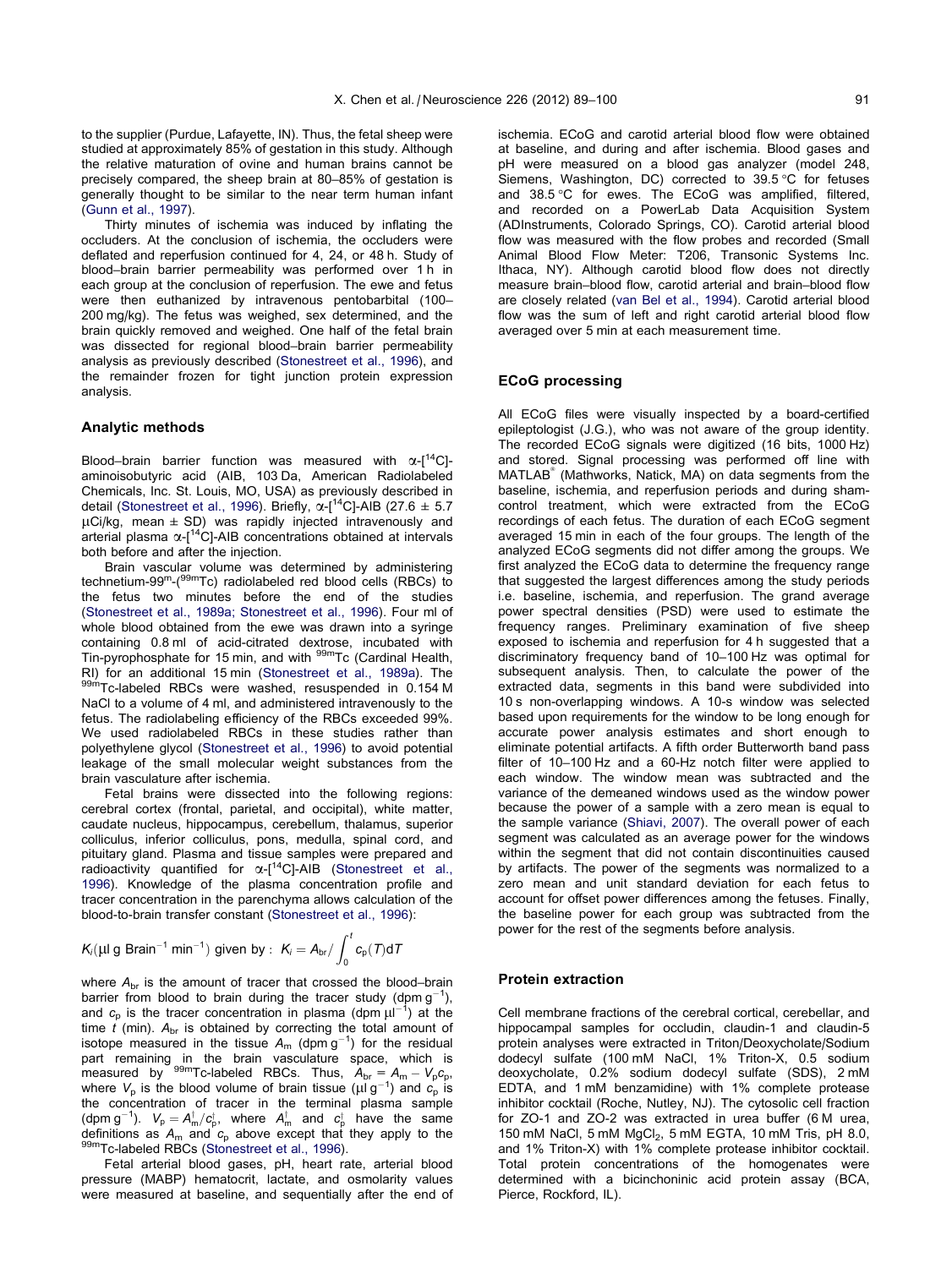# <span id="page-3-0"></span>Western immunoblot detection and quantification of proteins

Total protein (50 µg) per well was fractionated by SDS-PAGE electrophoresis and transferred onto PVDF membranes (0.2 micron, Bio-Rad Laboratories, Hercules, CA) using a semi-dry technique. Membranes were incubated with primary antibodies: mouse occludin monoclonal antibody (mAb, Zymed, San Francisco, CA) at a dilution of 1:2500; mouse claudin-1 mAb (Zymed) at a dilution of 1:6000; mouse claudin-5 and ZO-1 mAbs (Zymed) at a dilution of 1:5000 and mouse glyceraldehyde-3-phosphate dehydrogenase (GAPDH) mAb (Imgenex, San Diego, CA) at a dilution of 1:5000; and rabbit ZO-2 polyclonal antibody (Zymed) at a dilution of 1:5000. Peroxidase-labeled secondary antibodies were used: goat antimouse secondary antibodies (Zymed) at dilution of 1:5000 for occludin, 1:10,000 for claudin-1, claudin-5, ZO-1 and GAPDH, and goat anti-rabbit secondary antibody (Zymed) at a dilution of 1:10,000 for ZO-2.

All experimental samples were normalized to a reference protein standard that was obtained from a homogenate protein pool from the cerebral cortex of a single adult sheep. As we previously described, these samples served as an internal control reference standard for quality control of loading, transfer, verification of potential internal variability across the gels, and for normalization of cerebral cortical, cerebellar and hippocampal densitometric values to permit accurate comparisons against a single internal control standard among the different groups and immunoblots [\(Malaeb et al., 2007](#page-11-0)). The same internal control sample was used for each tight junction protein on all immunoblots, thereby minimizing potential differences among immunoblots due to loading, transfer, and autoradiographic densitometric measurements. The experimental tight junction protein densitometrical values were expressed as a ratio to the internal control samples, facilitating normalized comparisons among the different groups and immunoblots. In addition, GAPDH expression was also used as a loading control to ensure that equal amounts of protein had been applied to each lane. However, the experimental protein bands were not normalized to the GAPDH, rather as described above and previously [\(Kim et al.,](#page-11-0) [2006; Malaeb et al., 2007\)](#page-11-0), the experimental protein bands were normalized to the internal control samples to facilitate comparisons among the multiple immunoblots for the 20 control and experimental subjects in the current study.

Each immunoblot included samples from the four groups and three internal control samples. The internal control samples were included in three lanes, as the first, middle, and last samples on each immunoblot. A coefficient of variation for the internal control samples on each immunoblot was calculated. The values for the experimental samples were considered valid only if the percent coefficient of variation for the internal control samples was less than 20% on each immunoblot. We have previously shown that this method correlates with values that were normalized as ratios to  $\beta$ -actin [\(Kim et al., 2006](#page-11-0)) and have published this procedure extensively ([Kim et al., 2006; Malaeb et al., 2007](#page-11-0)). The extracts from the cerebral cortex, cerebellum, and hippocampus from 20 fetal sheep were placed on different immunoblots. Therefore, to facilitate graphic clarity in [Figs. 3](#page-5-0) [and 4,](#page-5-0) we selected the immunoblot that most closely represented the mean values for each group.

We also examined the relative expression of each tight junction protein among the cerebral cortical, hippocampal and cerebellar brain regions within the non-ischemic group to determine if there were any differences in protein expression among these brain regions under basal conditions as we have previously described ([Sadowska et al., 2009](#page-11-0)).

Madin–Darby canine kidney cell lysate (MDCK, Canine Kidney Carcinoma, BD Biosciences, San Diego, CA) was used as a positive control for occludin, claudin-1, and ZO-1 and ZO-

2, and rat lung for claudin-5 ([Malaeb et al., 2007](#page-11-0)). Positive controls were used on the same immunoblot as sheep brain samples to establish that the tight junction proteins identified by the antibodies were the same as the known protein for which the antibodies were specific. Detection of occludin, claudin-1, claudin-5, ZO-1, and ZO-2 bands at 65, 22, 22, 225, and 160 kDa, respectively, was dependent on incubation with primary antibody, omission of which resulted in the absence of this signal.

### Densitometric analysis

Band intensities were analyzed with a Gel-Pro Analyzer (Media Cybernetics, Silver Spring, MD, USA). Experimental samples were normalized to the average of the three respective internal control samples on each immunoblot. The final values for each protein in each brain region represented an average of the densitometry values from at least two different immunoblots (range 2–6) and were presented as a ratio to the internal control sample.

#### Statistical analysis

Results are expressed as mean  $\pm$  standard deviation (SD), with the exception of the ECoG, which are expressed as median  $\pm$  SD. The median for the ECoG was used due to the



Fig. 1. ECoG (A) and carotid blood flow (B) plotted for the nonischemic ( $n = 4$  up to 24 h and  $n = 2$  up to 48 h because the ECoG in one animal at 24 h was not adequate, and  $n = 5$  up to 24 h and  $n = 2$  up to 48 h for ECoG and carotid blood flow, respectively), I/R group includes I/R-4,  $n = 5$ , I/R-24  $n = 5$ , and I/R-48,  $n = 5$  plotted against study time in hours, before ischemia at baseline, and during ischemia and reperfusion. ECoG (A) Y-axis is the normalized ECoG power as difference from the individually averaged baseline ECoG values. Values are median  $\pm$  SD and mean  $\pm$  SD for ECoG and carotid arterial blood flow, respectively. When  $n = 2$ , values plotted as separate symbols rather than means. (A)  $^{*}P < 0.05$  ischemia vs. baseline within I/R group, but not non-ischemic group and (B)  $*P < 0.05$  ischemia vs. baseline within I/R group.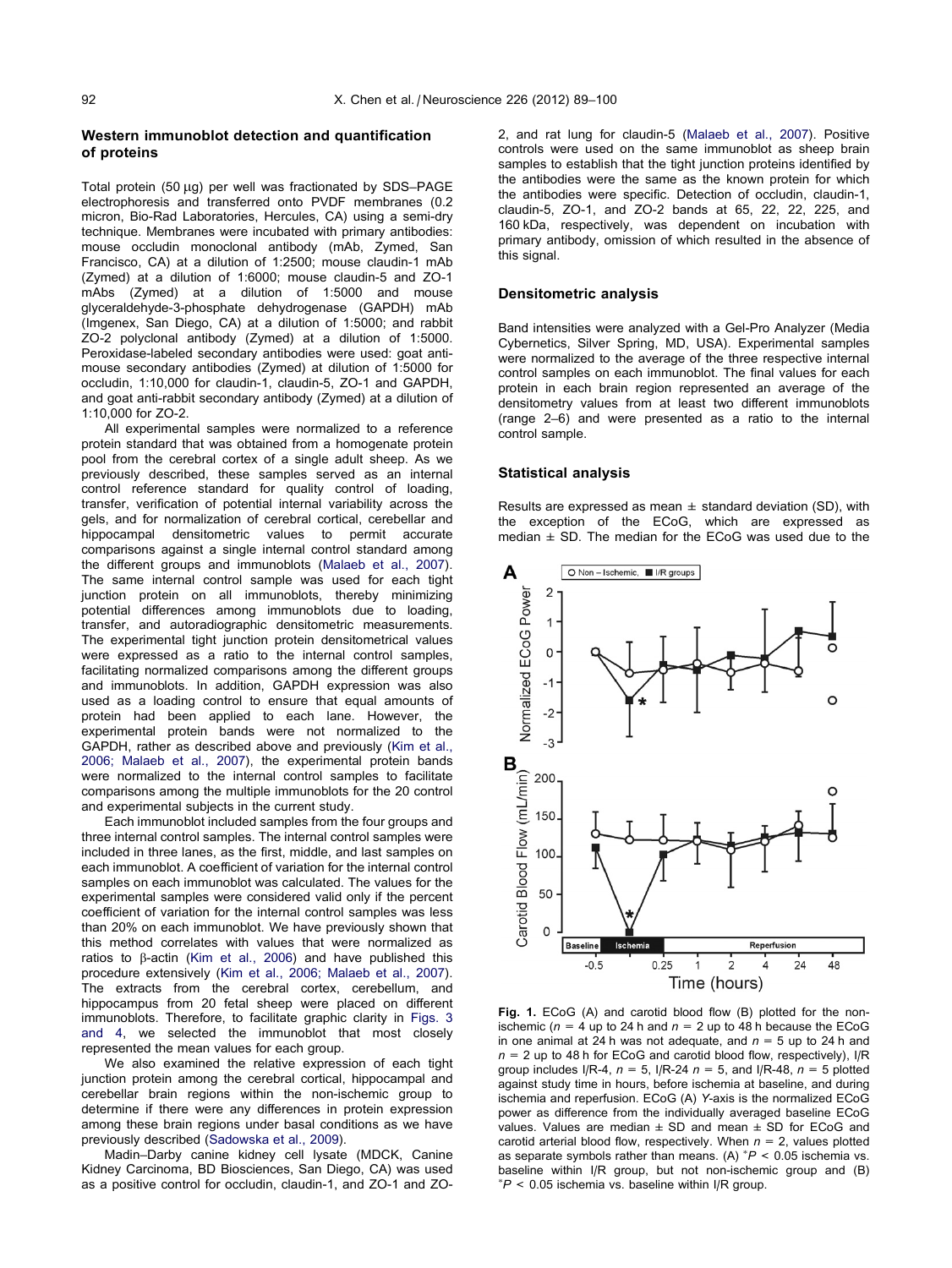<span id="page-4-0"></span>larger effect of movement on the mean. Two-factor analysis of variance (ANOVA) was used to compare ECoG recordings from the ischemia and reperfusion study periods that were normalized to the baseline ECoG values between the shamcontrol and ischemic–reperfusion groups. In view of the fact that all the animals were subjected to 30 min ischemia, data from I/R-4, I/R-24 and IR-48 groups were pooled into one I/R group for analysis and graphic presentation of ECoG and carotid blood flow. Repeated measures two-factor ANOVA was used to compare carotid blood flow and regional blood–brain barrier permeability within and between the groups. One-way ANOVAs were used to detect differences among the three brain regions for each tight junction protein examined. If a significant difference was found by ANOVA, the Fisher LSD test was used to detect specific differences among the study groups and brain regions. Stepwise multiple regression analysis was used to compare associations between changes in blood– brain barrier permeability and tight junction protein expression under the different reperfusion duration conditions. Because the non-ischemic and ischemia–reperfusion groups received different treatments, these different categorical variables were accounted for by applying a dummy coding variable in the multiple regression analyses ([Pedharzur, 1973; Stonestreet](#page-11-0) [et al., 1989b\)](#page-11-0). A value of  $P < 0.05$  was considered statistically significant.

# RESULTS

Differences in gestational age ( $F = 0.60$ ,  $P = 0.62$ ), brain weight ( $F = 0.83$ ,  $P = 0.50$ ), or body weight ( $F = 0.59$ ,  $P = 0.63$ ) were not observed among the non-ischemic, I/R-4, I/R-24, and I/R-48 groups [\(Table 1\)](#page-6-0). The arterial pH,  $PO_2$  and  $PCO_2$ , heart rate, MABP, lactate, hematocrit, and osmolarity values were within the normal physiologic range for our laboratory [\(Stonestreet](#page-11-0) [et al., 1993\)](#page-11-0), and did not change during the study periods within or between groups [\(Table 2](#page-6-0)).

## ECoG and carotid blood flow

The ECoG analysis and carotid blood flow values were determined to verify that ischemic exposure was adequate in the fetuses, regardless of the differences in duration of reperfusion. This was confirmed by ECoG attenuation and carotid blood flow values approaching zero during ischemia ([Fig. 1](#page-3-0)A, B). On visual inspection of the ECoG signals (J.G.), the three I/R groups demonstrated similar attenuations of greater than 50% from the baseline amplitude values during ischemia, whereas the nonischemic fetuses did not exhibit any amplitude attenuation during sham treatment  $(F = 0.54, P = 0.49,$  Data not shown). The grand average power spectral density (PSD-ECoG) signals demonstrated significant reductions from baseline values during ischemia ( $F = 26.26$ ,  $P < 0.05$ , [Fig. 1](#page-3-0)A). However, after ischemia, the ECoG values returned to values that were similar to baseline values and did not differ between non-ischemic and ischemia– reperfusion groups  $(F = 1.28, P = 0.31)$ . The carotid arterial blood flow values approached zero within one minute after the onset of ischemia, and remained in this range for the 30-min duration of ischemia and also returned to values that did not differ from baseline after ischemia ([Fig. 1](#page-3-0)B).

#### Blood–brain barrier permeability  $(K_i)$  measurements

The  $K_i$  values were significantly higher across brain regions in fetuses of the I/R-4, I/R-24, and I/R-48 groups than in the non-ischemic group indicating that reperfusion for 4-, 24- and 48-h resulted in increases in blood–brain barrier permeability ( $F = 10.6$ ,  $P < 0.05$ , Fig. 2). The  $K_i$  values were also higher across brain regions in fetuses of the I/R-4 group than in the I/R-24  $(F = 10.2, P < 0.05)$  and I/R-48  $(F = 6.1, P < 0.05)$ groups suggesting that the  $K_i$  values were highest at 4 h after ischemia. There were no differences across brain regions between the I/R-24 and I/R-48 groups, suggesting that the increases in  $K_i$  values were similar at 24 and 48 h after ischemia ( $F = 0.5$ ,  $P = 0.5$ ). The sex of the fetuses did not influence the  $K_i$  values as a function of length of reperfusion ( $F = 0.07$ ,  $P = 0.80$ ).



Fig. 2. Blood-to-brain transfer constants  $(K_i)$  in the non-ischemic ( $n = 5$ ), I/R-4 ( $n = 5$ ), I/R-24 ( $n = 5$ ), and I/R-48 ( $n = 5$ ) groups plotted for 11 brain regions. Values are mean  $\pm$  SD.  $^{*}P$  < 0.05 vs. non-ischemic group,  $^{+}P$  < 0.05 vs. I/R-4 group.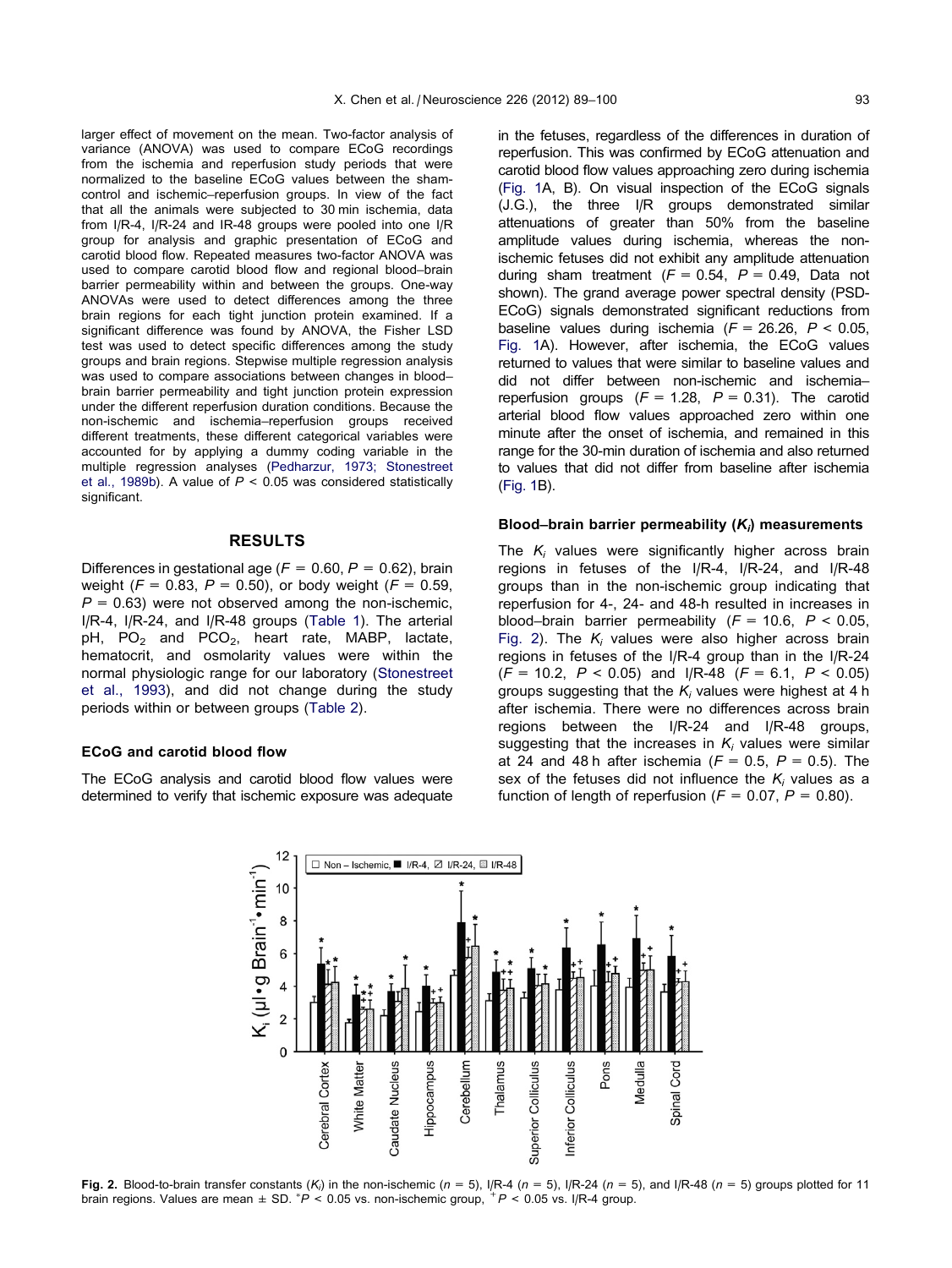<span id="page-5-0"></span>The magnitude of the increases in permeability after ischemia was not uniform across brain regions within the I/R-4 ( $F = 16.6$ ,  $P < 0.05$ ), I/R-24 ( $F = 22.5$ ,  $P < 0.05$ ) and I/R-48 ( $F = 14.6$ ,  $P < 0.05$ ) groups [\(Fig. 2\)](#page-4-0) suggesting that there was a heterogeneity in the responses among different brain regions to ischemia– reperfusion. Inspection of [Fig. 2](#page-4-0) suggests that the largest increases appear in the caudal brain structures including cerebellum, inferior colliculus, pons, medulla, and spinal cord.

The  $K_i$  values were also higher across the cerebral cortical regions in fetuses in the I/R-4, I/R-24, and I/R-48 groups than in the non-ischemic group ( $F = 11.8$ ,  $P < 0.05$ . Fig. 3). The K<sub>i</sub> values were higher in the parietal and occipital cortices of the I/R-4 group  $(P < 0.05)$  and in the occipital cortex of the I/R-48  $(P < 0.05)$  group than in the non-ischemic group.

The pituitary gland is an intracranial structure lacking a blood–brain barrier ([Stonestreet et al., 1996](#page-11-0)). Consistent with our previous work ([Stonestreet et al., 1996\)](#page-11-0),  $K_i$  values in the pituitary gland were much higher than in other intracranial structures (20.7  $\pm$  4.21, 28.6  $\pm$  5.69,  $28.8 \pm 2.96$ , and  $25.8 \pm 7.42 \mu$ lg Brain<sup>-1</sup> min<sup>-1</sup> in non-ischemic, I/R-4, I/R-24, and I/R-48 groups, respectively). The considerably higher permeability in this structure compared with other brain regions further validates the  $K_i$  values as measures of blood–brain barrier permeability in brain regions known to possess tight blood–brain barrier properties. The pituitary gland  $K_i$ values were higher in the fetuses of the I/R-4, I/R-24, and I/R-48 groups than in the non-ischemic group ( $F = 7.41$ ,  $P < 0.05$ ) suggesting that even though the pituitary gland lacks a tight blood–brain barrier, its permeability still increases after ischemic–reperfusion injury.

#### Blood volume measurements

[Table 3](#page-7-0) contains the blood volume values in the brain regions of all groups. Blood volume was higher in the cerebral cortex of the I/R-24 group than in the nonischemic and I/R-4 groups, and in the I/R-48 group than in the I/R-4 group ( $F = 3.37$ ,  $P < 0.05$ ). Regional blood volume was higher in white matter of the I/R-24 group



Fig. 3. Blood-to-brain transfer constants  $(K_i)$  in the non-ischemic  $(n = 5)$ ,  $1/R-4$   $(n = 5)$ ,  $1/R-24$   $(n = 5)$ , and  $1/R-48$   $(n = 5)$  groups plotted for the frontal, parietal and occipital cerebral cortices. Values are mean  $\pm$  SD.  $^{*}P$  < 0.05 vs. non-ischemic group.

than in the non-ischemic and I/R-48 groups ( $F = 3.29$ .  $P < 0.05$ ), and in the cerebellum of I/R-24 and I/R-48



Fig. 4. Tight junction protein expression in the cerebral cortex, hippocampus, and cerebellum. Group legends and numbers as for [Fig. 2](#page-4-0). (A) Occludin, (B) claudin-1, and (C) claudin-5. Representative Western immunoblot shown for each tight junction protein; IC indicates the internal control standard protein derived from the same adult cerebral cortex. The extracts from the cerebral cortex, hippocampus, and cerebellum from the different treatment groups were placed on different immunoblots. Therefore, for the purpose of illustration, the immunoblot that most closely represented the mean value of the bar graph for each protein and brain region of each group was selected for illustration above the bar graph. GAPDH is also shown as a loading control. Values are expressed as mean  $\pm$  SD.  $*P < 0.05$  vs. non-ischemic group,  $+P < 0.05$  vs. I/R-4 group.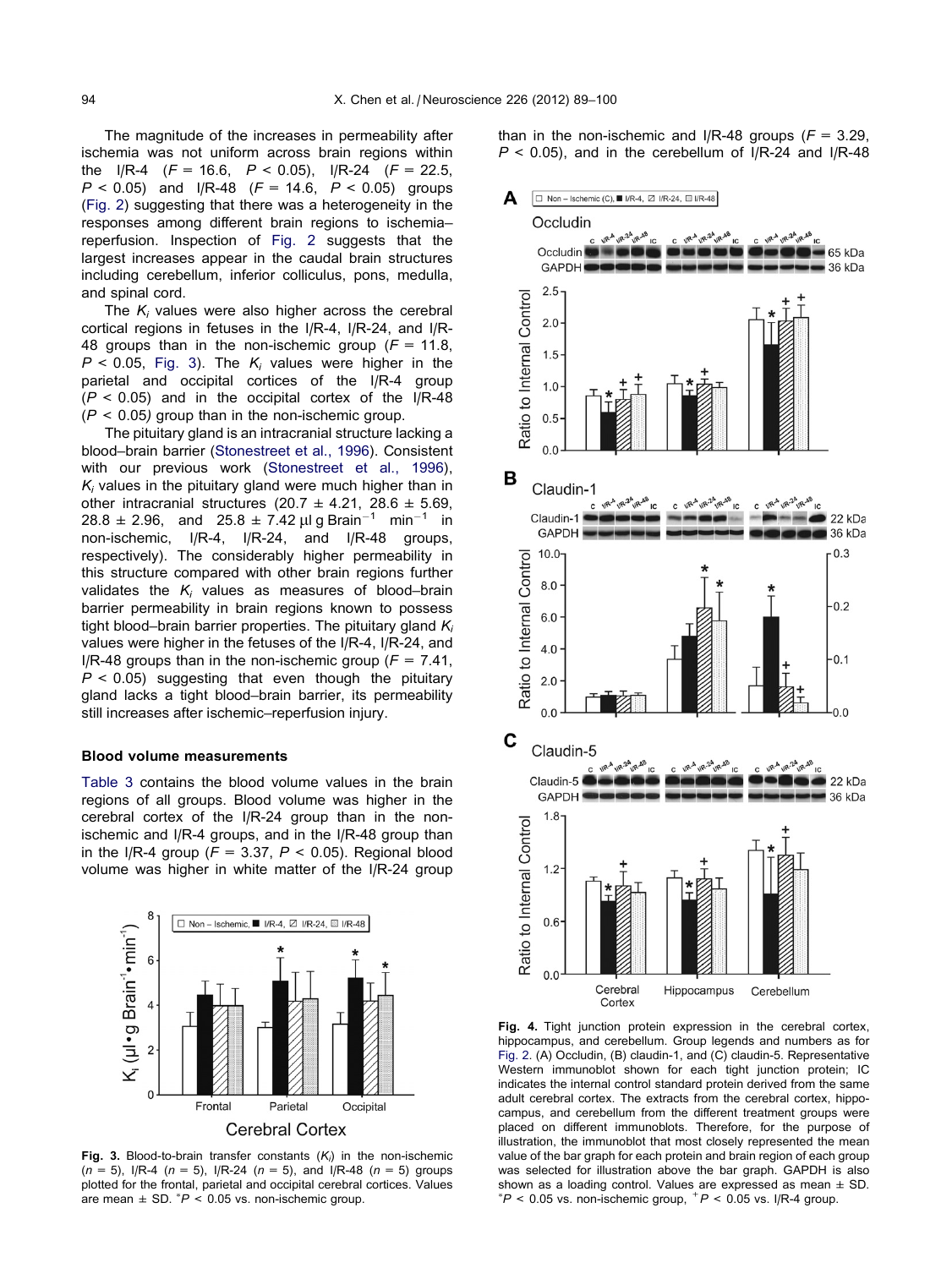<span id="page-6-0"></span>Table 1. The days of gestation, body, and brain weights of the ovine fetuses

|                  | Sham control $(N = 5)$ | $I/R-4 (N = 5)$ | $I/R-24 (N = 5)$ | $I/R-48 (N = 5)$ |
|------------------|------------------------|-----------------|------------------|------------------|
| Gestation (days) | $127 \pm 2$            | $126 \pm 1$     | $126 \pm 2$      | $127 \pm 1$      |
| Brain weight (g) | $42.7 \pm 9.6$         | $39.8 \pm 2.5$  | $35.7 \pm 10.4$  | $41.6 \pm 5.2$   |
| Body weight (kg) | $3.24 \pm 0.2$         | $2.79 \pm 0.7$  | $2.94 \pm 0.4$   | $3.05 \pm 0.4$   |

Values are means  $\pm$  SD,  $n =$  number of animals. The gestational ages, brain weights and body weights did not differ among the study groups.

Table 2. Fetal arterial pH, blood gases, base excess, heart rate, mean arterial blood pressure, hematocrit, lactate, and osmolarity values by the study group

|                                   | Group           | Hours after ischemia |                 |                 |                 |                 |                 |                 |
|-----------------------------------|-----------------|----------------------|-----------------|-----------------|-----------------|-----------------|-----------------|-----------------|
|                                   |                 | <b>Baseline</b>      | 0.25            | 1               | 2               | $\overline{4}$  | 24              | 48              |
| рH                                | Sham<br>control | $7.36 \pm 0.06$      | $7.35 \pm 0.03$ | $7.36 \pm 0.02$ | $7.34 \pm 0.04$ | $7.36 \pm 0.02$ | $7.37 \pm 0.03$ | 7.33-7.39       |
|                                   | $I/R-4$         | $7.35 \pm 0.01$      | $7.34 \pm 0.03$ | $7.33 \pm 0.03$ | $7.34 \pm 0.04$ | $7.33 \pm 0.04$ | <b>ND</b>       | <b>ND</b>       |
|                                   | $I/R-24$        | $7.33 \pm 0.03$      | $7.31 \pm 0.01$ | $7.31 \pm 0.02$ | $7.31 \pm 0.02$ | $7.32 \pm 0.03$ | $7.33 \pm 0.04$ | <b>ND</b>       |
|                                   | I/R-48          | $7.35 \pm 0.02$      | $7.35 \pm 0.01$ | $7.34 \pm 0.02$ | $7.34 \pm 0.01$ | $7.34 \pm 0.01$ | $7.35 \pm 0.02$ | $7.36 \pm 0.02$ |
| Arterial $PO2$ (mm Hg)            | Sham<br>control | $23 \pm 3$           | $23 \pm 3$      | $23 \pm 2$      | $23 \pm 4$      | $23 \pm 2$      | $24 \pm 1$      | $19 - 24$       |
|                                   | $I/R-4$         | $22 \pm 3$           | $23 \pm 2$      | $22 \pm 2$      | $24 \pm 3$      | $21 \pm 3$      | <b>ND</b>       | <b>ND</b>       |
|                                   | $I/R-24$        | $21 \pm 3$           | $20 \pm 4$      | $21 \pm 4$      | $20 \pm 3$      | $20 \pm 5$      | $21 \pm 3$      | <b>ND</b>       |
|                                   | $I/R-48$        | $20 \pm 2$           | $21 \pm 3$      | $21 \pm 3$      | $21 \pm 3$      | $20 \pm 3$      | $20 \pm 2$      | $21 \pm 1$      |
| Arterial PCO <sub>2</sub> (mm Hg) | Sham<br>control | $54 \pm 3$           | $54 \pm 3$      | $56 \pm 2$      | $56 \pm 2$      | $55 \pm 4$      | $54 \pm 2$      | $53 - 56$       |
|                                   | $I/R-4$         | $53 \pm 3$           | $53 \pm 4$      | $54 \pm 7$      | $56 \pm 3$      | $57 \pm 3$      | <b>ND</b>       | <b>ND</b>       |
|                                   | $I/R-24$        | $53 \pm 4$           | $54 \pm 2$      | $54 \pm 4$      | $53 \pm 5$      | $54 \pm 5$      | $50 \pm 4$      | <b>ND</b>       |
|                                   | $I/R-48$        | $55 \pm 5$           | $54 \pm 3$      | $57 \pm 4$      | $54 \pm 5$      | $55 \pm 2$      | $53 \pm 3$      | $53 \pm 4$      |
| Arterial base excess<br>(mEq/L)   | Sham<br>control | $4 \pm 4$            | $4 \pm 3$       | $4 \pm 2$       | $3 \pm 3$       | $4 \pm 3$       | $4 \pm 3$       | $0 - 6$         |
|                                   | $I/R-4$         | $3 \pm 2$            | $1 \pm 2$       | $1 \pm 3$       | $2 \pm 2$       | $2 \pm 3$       | <b>ND</b>       | <b>ND</b>       |
|                                   | $I/R-24$        | $0 \pm 5$            | $-1 \pm 1$      | $0 \pm 2$       | $0 \pm 1$       | $1 \pm 3$       | $-1 \pm 3$      | ND              |
|                                   | $I/R-48$        | 3 ± 1                | $2 \pm 1$       | $3 \pm 2$       | $2 \pm 2$       | 3 ± 1           | $2 \pm 1$       | $3 \pm 2$       |
| Heart rate (beats/min)            | Sham<br>control | $155 \pm 17$         | $151 \pm 17$    | $155 \pm 14$    | $170 \pm 19$    | $163 \pm 7$     | $162 \pm 22$    | 158-166         |
|                                   | $I/R-4$         | $170 \pm 12$         | $163 \pm 22$    | $156 \pm 25$    | $165 \pm 22$    | $158 \pm 18$    | ND              | <b>ND</b>       |
|                                   | $I/R-24$        | $166 \pm 25$         | $160 \pm 27$    | $159 \pm 24$    | $163 \pm 18$    | $160 \pm 17$    | $176 \pm 15$    | <b>ND</b>       |
|                                   | $I/R-48$        | $169 \pm 19$         | $174 \pm 12$    | $175 \pm 14$    | $170 \pm 20$    | $183 \pm 18$    | $177 \pm 23$    | $173 \pm 7$     |
| MABP (mm Hg)                      | Sham<br>control | $44 \pm 3$           | $45 \pm 6$      | $43 \pm 3$      | $44 \pm 5$      | $45 \pm 5$      | $47 \pm 7$      | $48 - 48$       |
|                                   | $I/R-4$         | $45 \pm 4$           | $45 \pm 7$      | $44 \pm 8$      | $43 \pm 5$      | $41 \pm 6$      | <b>ND</b>       | <b>ND</b>       |
|                                   | $I/R-24$        | $50 \pm 9$           | $49 \pm 10$     | $48 \pm 9$      | $51 \pm 11$     | $50 \pm 7$      | $44 \pm 7$      | <b>ND</b>       |
|                                   | $I/R-48$        | $46 \pm 2$           | $50 \pm 6$      | $52 \pm 7$      | $50 \pm 11$     | $50 \pm 9$      | $46 \pm 2$      | $42 \pm 2$      |
| Hematocrit (%)                    | Sham<br>control | $33 \pm 4$           | <b>ND</b>       | <b>ND</b>       | <b>ND</b>       | <b>ND</b>       | $31 \pm 3$      | $32 - 36$       |
|                                   | $I/R-4$         | $35 \pm 3$           | <b>ND</b>       | ND              | <b>ND</b>       | $35 \pm 3$      | <b>ND</b>       | <b>ND</b>       |
|                                   | $I/R-24$        | $39 \pm 4^*$         | <b>ND</b>       | <b>ND</b>       | <b>ND</b>       | <b>ND</b>       | $37 \pm 4$      | <b>ND</b>       |
|                                   | $I/R-48$        | $39 \pm 3^{*}$       | <b>ND</b>       | ND              | ND              | <b>ND</b>       | $37 \pm 3$      | $36 \pm 3$      |
| Lactate (mg/dL)                   | Sham<br>control | $15.9 \pm 3.3$       | $15.9 \pm 3.0$  | <b>ND</b>       | ND              | <b>ND</b>       | $13.9 \pm 1.7$  | $11.3 - 11.9$   |
|                                   | $I/R-4$         | $11.7 \pm 3.0$       | $13.3 \pm 1.3$  | ND              | ND              | $10.0 \pm 1.4$  | <b>ND</b>       | <b>ND</b>       |
|                                   | $I/R-24$        | $16.7 \pm 2.6$       | $19.0 \pm 5.0$  | ND              | ND              | <b>ND</b>       | $15.0 \pm 1.9$  | <b>ND</b>       |
|                                   | $I/R-48$        | $13.6 \pm 1.7$       | $16.3 \pm 4.8$  | ND              | <b>ND</b>       | <b>ND</b>       | $11.1 \pm 1.7$  | $13.5 \pm 0.8$  |
| Osmolarity (mOsm/kg)              | Sham<br>control | $294 \pm 7$          | <b>ND</b>       | <b>ND</b>       | <b>ND</b>       | <b>ND</b>       | $292 \pm 8$     | $288 \pm 4$     |
|                                   | $I/R-4$         | $295 \pm 9$          | <b>ND</b>       | <b>ND</b>       | <b>ND</b>       | $291 \pm 11$    | <b>ND</b>       | <b>ND</b>       |
|                                   | $I/R-24$        | $292 \pm 6$          | <b>ND</b>       | <b>ND</b>       | <b>ND</b>       | <b>ND</b>       | $297 \pm 7$     | <b>ND</b>       |
|                                   | I/R-48          | $292 \pm 9$          | <b>ND</b>       | ND              | <b>ND</b>       | <b>ND</b>       | $290 \pm 11$    | $293 \pm 6$     |

Values are mean  $\pm$  standard deviation. sham control fetuses  $n = 5$ , I/R-4 fetuses  $n = 5$ , I/R-24 fetuses  $n = 5$ , and I/R-48 fetuses  $n = 5$ , Arterial PO<sub>2</sub> and PCO<sub>2</sub> are oxygen and carbon dioxide pressures, respectively, MABP is mean arterial blood pressure; ND, not determined, sham control 48 h values represents  $n = 2$ .  $P < 0.05$  versus sham control.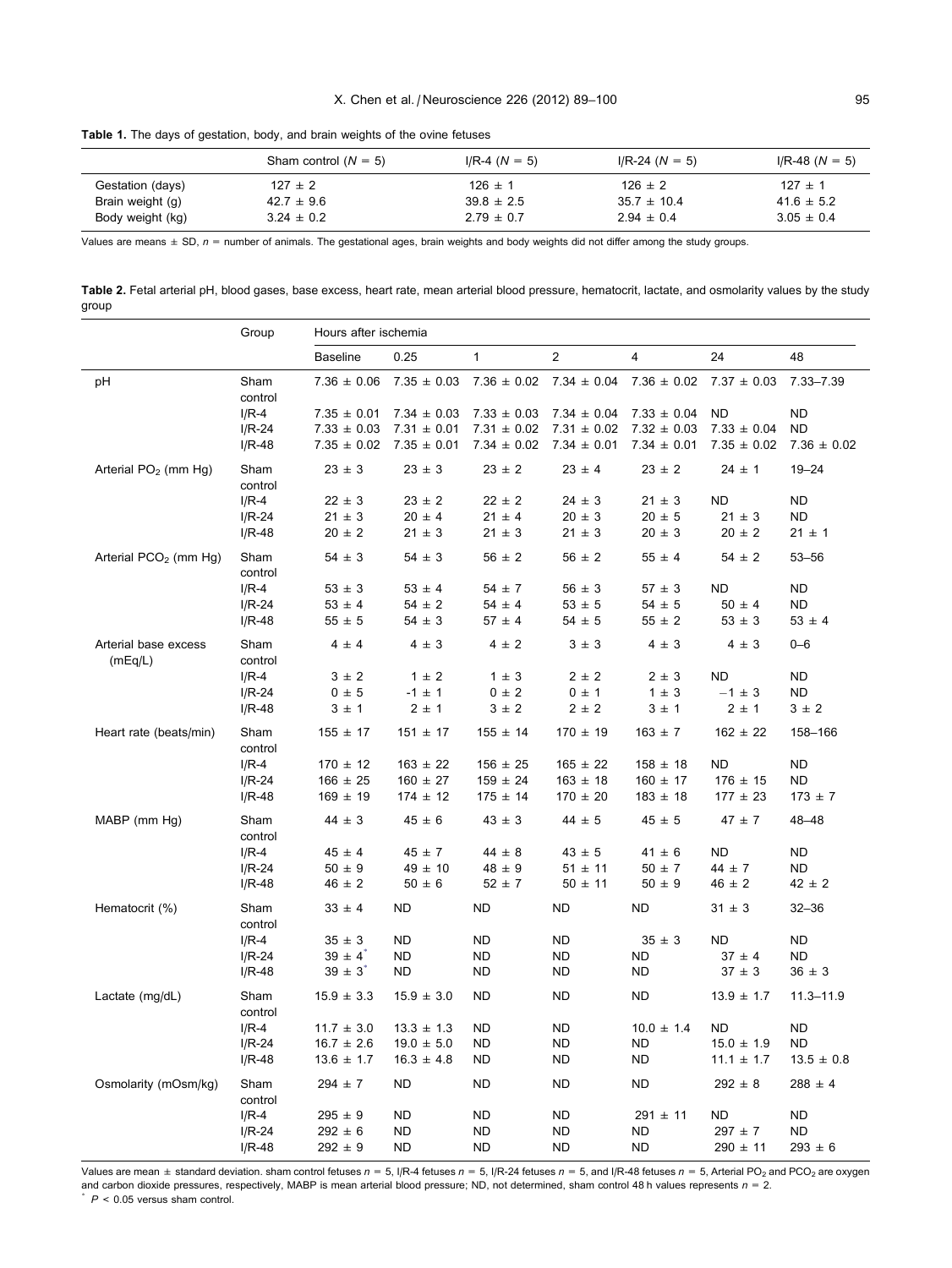<span id="page-7-0"></span>Table 3. Brain–blood volume measured with Tc-99<sup>M</sup> labeled ovine red blood cells

| Brain regions<br>$(\mu L/g \,\,\text{brain})$ | Sham control<br>$(N = 5)$ | $I/R-4$<br>$(N = 5)$ | $I/R-24$<br>$(N = 5)$        | $I/R-48$<br>$(N = 5)$      |
|-----------------------------------------------|---------------------------|----------------------|------------------------------|----------------------------|
| Cerebral cortex                               | $23.1 \pm 5.8$            | $19.0 \pm 6.1$       | $37.4 \pm 12.3$ <sup>*</sup> | $33 \pm 14.5$ <sup>+</sup> |
| White matter                                  | $12.4 \pm 4.9$            | $21.5 \pm 15.1$      | $26.5 \pm 3.4$               | $15.9 \pm 5.1^{++}$        |
| Caudate nucleus                               | $15.6 \pm 1.1$            | $8.6 \pm 5.5$        | $21.6 \pm 7.5$               | $15.5 \pm 14.1$            |
| Hippocampus                                   | $17.1 \pm 3.1$            | $11.8 \pm 5.7$       | $33.4 \pm 20.0$              | $21.0 \pm 11.4$            |
| Cerebellum                                    | $35.6 \pm 13.9$           | $20.8 \pm 3.8$       | $51.1 \pm 11.7$ <sup>+</sup> | $40.3 \pm 14.6^+$          |
| Thalamus                                      | $16.5 \pm 5.8$            | $13.8 \pm 4.9$       | $21.2 \pm 10.9$              | $22.7 \pm 14.4$            |
| Superior colliculus                           | $17.1 \pm 3.2$            | $14.8 \pm 6.5$       | $24.4 \pm 7.1$               | $22.9 \pm 14.3$            |
| Inferior colliculus                           | $25.9 \pm 12.5$           | $25.0 \pm 11.3$      | $38.3 \pm 22.3$              | $34.3 \pm 18.9$            |
| Pons                                          | $32.9 \pm 20.8$           | $18.3 \pm 7.8$       | $40.8 \pm 29.0$              | $26.1 \pm 15.0$            |
| Medulla                                       | $25.3 \pm 11.7$           | $17.0 \pm 4.1$       | $55.8 \pm 39.3$              | $29.3 \pm 15.9$            |
| Spinal cord                                   | $22.5 \pm 7.9$            | $24.0 \pm 7.2$       | $33.4 \pm 18.3$              | $21.1 \pm 7.8$             |

Values are means  $\pm$  SD,  $n =$  number of animals.

 $P < 0.05$  vs. sham-operated control group.

 $P < 0.05$  vs. I/R-4 group.

 $^{++}$   $P < 0.05$  vs. I/R-24 group.

groups than in I/R-4 group  $(F = 5.71, P < 0.01)$ . Differences were not observed in the blood volume of other brain regions among the groups (caudate nucleus:  $F = 1.96$ ,  $P = 0.16$ ; hippocampus:  $F = 2.96$ ,  $P = 0.06$ ; inferior colliculus:  $F = 0.74$ ,  $P = 0.54$ ; medulla:  $F = 2.88$ ,  $P = 0.07$ ; pons:  $F = 1.17$ ,  $P = 0.35$ ; superior colliculus:  $F = 1.37$ ,  $P = 0.29$ ; spinal cord:  $F = 1.21$ ,  $P = 0.34$ ; thalamus:  $F = 0.88$ ,  $P = 0.47$ ). Therefore, ischemic–reperfusion-related brain injury is associated with a relatively limited number of changes in regional blood volume in fetal brain. As expected, the blood volume values measured with RBCs were slightly lower than plasma volumes measured with polyethylene glycol, molecular weight = 4000 [\(Stonestreet et al.,](#page-11-0) [1996](#page-11-0)).

#### Tight junction protein expression

Occludin expression was lower ( $P < 0.05$ ) in cerebral cortex  $(F = 5.1)$ , hippocampus  $(F = 3.5)$ , and cerebellum ( $F = 3.4$ ) of the I/R-4 group than in the nonischemic group, higher ( $P < 0.05$ ) in these regions in the I/R-24 group than in the I/R-4 group, and higher  $(P < 0.05)$  in the cerebral cortex and cerebellum of the I/R-48 group than in the I/R-4 group ([Fig. 4](#page-5-0) A). In contrast, claudin 1 expression was higher in the hippocampus ( $F = 4.4$ ,  $P < 0.05$ ) of the I/R-24 and I/R-48 groups than in the non-ischemic group, and in the cerebellum ( $F = 19.4$ ,  $P < 0.05$ ) of the I/R-4 group than in the non-ischemic group, lower ( $P < 0.05$ ) in the cerebellum of the I/R-24 and I/R-48 groups than in the I/R-4 group, and did not differ in the cerebral cortex  $(F = 0.20, P = 0.86)$  among groups [\(Fig. 4](#page-5-0) B). Claudin-5 expression was lower  $(P < 0.05)$  in cerebral cortex  $(F = 4.0)$ , hippocampus  $(F = 6.28)$ , and cerebellum  $(F = 3.6)$  of the I/R-4 group than in the non-ischemic group, and higher ( $P < 0.05$ ) in these regions of the I/R-24 than I/R-4 group, but did not differ between the I/R-48 and I/R-4 groups ([Fig. 4](#page-5-0) C). Therefore, occludin and claudin-5 expression were lower in the I/R-4 group than in the non-ischemic group, but tended to return toward values similar to the non-ischemic group by 24 and 48 h after ischemia.

ZO-1 is expressed as two isoforms due to alternative RNA splicing [\(Kurihara et al., 1992](#page-11-0)). Although we identified two ZO-1 protein bands in some brain regions, the densitometry values for the two bands were not



Fig. 5. Tight junction protein expression in the cerebral cortex, hippocampus, and cerebellum. Group legends and numbers as for [Fig. 2.](#page-4-0) A. ZO-1, B. ZO-2 in the non-ischemic, I/R-4, I/R-24, and I/R-48 groups. Representative Western immunoblot shown for each tight junction protein; IC indicates the internal control standard protein derived from the same adult cerebral cortex. Values are expressed as mean  $\pm$  SD.  $^{*}P$  < 0.05 vs. non-ischemic group.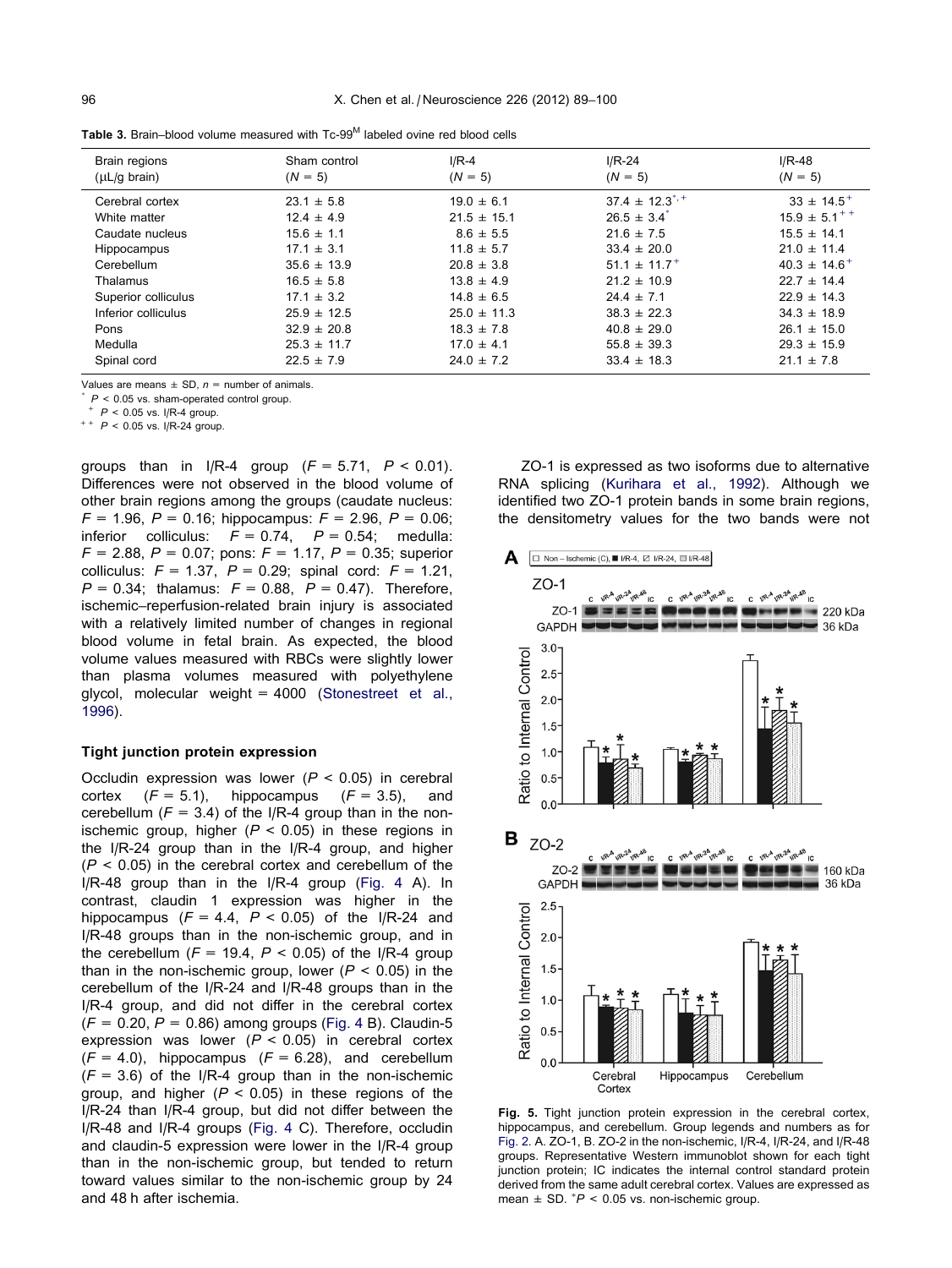<span id="page-8-0"></span>distinct enough in all of the groups to permit accurate analysis of the separate bands. Hence, the densitometry values of the two ZO-1 bands were combined for analysis. Likewise, the multiple bands of ZO-2 were combined. ZO-1 and ZO-2 expression were lower in cerebral cortex, hippocampus, and cerebellum of the I/ R-4, I/R-24 and I/R-48 groups than in the non-ischemic group (ZO-1:  $F = 5.8$ ,  $F = 14.3$ , and  $F = 24.0$ ,  $P <$ 0.05; ZO-2:  $F = 3.3$ ,  $F = 3.7$ , and  $F = 6.2$ ,  $P < 0.05$ , in the cerebral cortex, hippocampus, and cerebellum, respectively; [Fig. 5A](#page-7-0), B). Differences in ZO-1 and ZO-2 expression were not observed among the I/R-4, I/R-24, and I/R-48 groups (ZO-1:  $F = 1.17$ ,  $F = 3.19$ , and  $F = 1.72$ ,  $P > 0.05$ ; ZO-2:  $F = 0.20$ ,  $F = 0.04$ , and  $F = 1.19$ ,  $P > 0.05$ , in the cerebral cortex, hippocampus, and cerebellum, respectively).

We also examined the relative expression of each tight junction protein in the cerebral cortex, hippocampus, and cerebellum within the non-ischemic group to determine if there were any differences in tight junction protein expression among these brain regions under basal conditions ([Sadowska et al., 2009\)](#page-11-0). Occludin, claudin-5, ZO-1, and ZO-2 expression was higher in the cerebellum than the cerebral cortex and hippocampus  $(F = 92.4,$  $F = 22.1$ ,  $F = 487.8$ , and  $F = 99.7$ ,  $P < 0.05$  for occludin, claudin-5, ZO-1, and ZO-2, respectively, [Figs. 4](#page-5-0) [and 5](#page-5-0)). In contrast, claudin-1 expression was lower in the



**Fig. 6.**  $K_i$  values measured with AIB in the non-ischemic ( $n = 4$ ), I/R-4-treated ( $n = 5$ ), I/R-24-treated ( $n = 4$ ), and I/R-48-treated ( $n = 5$ ) fetuses plotted against claudin-5 protein expression in the cerebral cortex. Stepwise multiple regression analysis using the Dummy coding variables,  $r = -0.54$ ,  $n = 18$ ,  $P < 0.05$ .

cerebellum than cerebral cortex and hippocampus  $(F = 56.1, P < 0.05, Fig. 4)$  $(F = 56.1, P < 0.05, Fig. 4)$ .

## Correlational analysis between regional blood–brain barrier permeability and tight junction proteins

The  $K_i$  values demonstrated an inverse linear correlation with claudin-5 expression in the cerebral cortex (Fig. 6), with occludin, claudin-5, ZO-1 and ZO-2 in the hippocampus, and with ZO-1 or ZO-2 in the cerebellum (Table 4), but not with occludin, claudin-1, ZO-1 or ZO-2 in the cerebral cortex, claudin-1 in hippocampus, or occludin, claudin-1, or claudin-5 in the cerebellum. The inverse correlations between  $K_i$  and tight junction proteins suggest that decreases in the tight junction proteins are associated with the increases in blood– brain barrier permeability.

# **DISCUSSION**

The purpose of this study was to examine the effects of different durations of reperfusion after ischemic brain injury on blood–brain barrier function and tight junction protein expression in ovine fetuses. Although previous studies have investigated the time course of blood–brain barrier dysfunction after ischemia in adult subjects ([Strbian et al., 2008\)](#page-11-0), information regarding the structure and function of the blood–brain barrier in the immature brain is sparse, particularly under pathological conditions. There is no previous quantitative data measuring blood– brain barrier permeability  $(K<sub>i</sub>)$  after ischemia in the fetus, particularly not in the brain of a precocial species such as the sheep. Moreover, there are methodological discrepancies among studies of adult subjects, including differences in animal species, the use of a variety of different tracers, in tracer circulation times, lengths of ischemia, and durations of reperfusion [\(Kuroiwa et al.,](#page-11-0) [1985; Belayev et al., 1996; Neumann-Haefelin et al.,](#page-11-0) [2000; Strbian et al., 2008\)](#page-11-0). In the current study, we achieved near complete cessation of carotid arterial blood flow for 30 min and documented attenuation of the ECoG amplitude, thereby establishing efficacy of the insult. Our findings are as follows. (1) Ischemia with reperfusion for 4, 24, or 48 h impaired blood–brain barrier function. (2) The largest increase in permeability occurred 4 h after ischemia. (3) The blood–brain barrier appears less permeable at 24 and 48 h after ischemia suggesting that barrier function improves relatively soon after injury. (4) Changes in the molecular composition

Table 4. Correlation between blood–brain barrier permeability and tight junction protein expression

| Tight junction proteins | Cerebral cortex |    |         | Hippocampus |    |           | Cerebellum |    |         |
|-------------------------|-----------------|----|---------|-------------|----|-----------|------------|----|---------|
|                         |                 | n  | P value |             | n  | $P$ value |            | n  | P value |
| Occludin                | $-0.36$         | 18 | 0.14    | $-0.52$     | 18 | 0.03      | $-0.25$    | 19 | 0.31    |
| Claudin-1               | 0.13            | 19 | 0.62    | 0.15        | 18 | 0.64      | 0.48       | 16 | 0.06    |
| Claudin-5               | $-0.54$         | 18 | 0.02    | $-0.56$     | 18 | 0.02      | $-0.38$    | 19 | 0.11    |
| $ZO-1$                  | $-0.16$         | 19 | 0.61    | $-0.81$     | 18 | 0.001     | $-0.78$    | 20 | 0.005   |
| $ZO-2$                  | 0.02            | 19 | 0.95    | $-0.48$     | 18 | 0.04      | $-0.57$    | 20 | 0.009   |

Stepwise multiple regressions with dummy coding variable analyses comparing blood–brain barrier permeability measured with  $\alpha$ -aminoisobutyric acid with TJ proteins expressed as a ratio to the internal control protein in the cerebral cortex, hippocampus, and cerebellum in fetuses with sham, I/R-4, I/R-24, and I/R-48 treatment.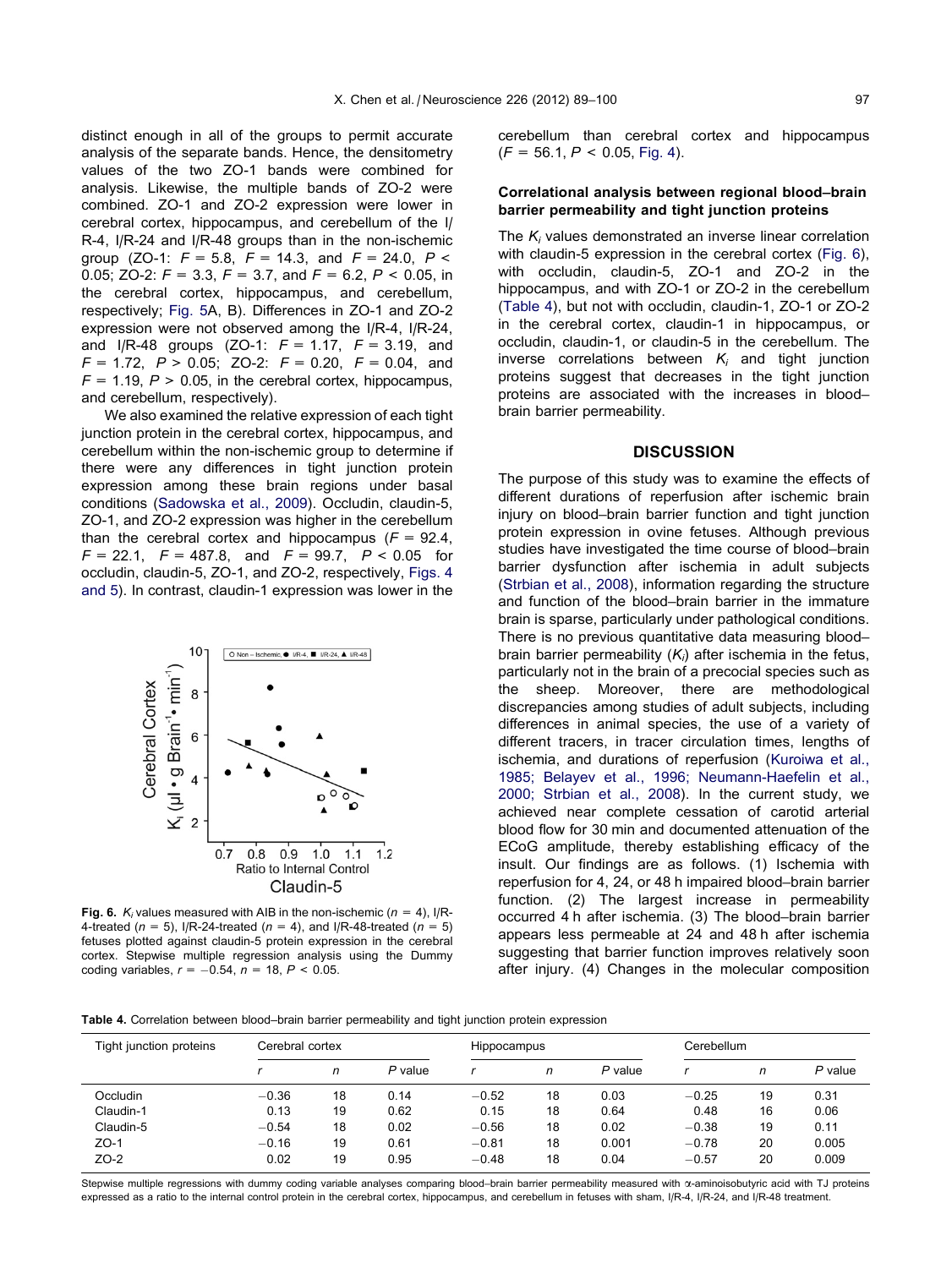of tight junctions are associated with increases in blood–brain barrier permeability after ischemia in the fetus. Impaired barrier function represents a major unappreciated component of hypoxic–ischemic brain injury in the fetus, particularly early after the insult, and thus could represent a potential therapeutic target.

The biochemical and hemodynamic values measured in our study did not differ from baseline values among or within the non-ischemic and ischemic–reperfusion groups. Carotid blood flow and ECoG did not differ from the baseline values in the fetuses of ischemic– reperfusion groups after ischemia. Therefore, our findings suggest that prolonged intervals of reperfusion after ischemic brain injury may not have a major impact upon systemic biochemical, metabolic, and hemodynamic homeostasis in fetal sheep. We also documented small differences in blood volume values of some brain regions among groups ([Table 3](#page-7-0)). However, these differences do not account for ischemia–reperfusion related permeability changes because they were modest, occurred only in a few brain regions, and the  $K_i$  calculations account for the residual AIB remaining in the vascular space at the end of the studies ([Stonestreet et al., 1996\)](#page-11-0).

Our findings demonstrating the largest increase in permeability occurred 4 h after ischemia in fetal sheep, are consistent, in part, with findings in adult rats after traumatic brain injury ([Baskaya et al., 1997\)](#page-10-0). A biphasic pattern of blood–brain barrier opening has been reported in adult rodents [\(Belayev et al., 1996;](#page-10-0) [Baskaya et al., 1997; Huang et al., 1999](#page-10-0)). Early opening occurs between 25 min ([Strbian et al., 2008](#page-11-0)) and 6 h ([Baskaya et al., 1997; Dimitrijevic et al., 2006](#page-10-0)) after ischemia, with a second delayed barrier opening between 5 and 72 h [\(Kuroiwa et al., 1985\)](#page-11-0), between 22- and 46-h ([Huang et al., 1999](#page-11-0)), and at 24 h [\(Dimitrijevic et al., 2006\)](#page-10-0), 48 h ([Belayev et al., 1996;](#page-10-0) [Rosenberg et al., 1998](#page-10-0)), and 72 h [\(Jiao et al., 2011](#page-11-0)) after ischemia in adult rodents. However, we did not observe this pattern in our fetal sheep. Although blood–brain barrier permeability was lower at 24 and 48 than at 4 h, values were not similar to the nonischemic group. However, we speculate that the decreased barrier permeability at 24 and 48 h compared with 4 h of reperfusion suggests partial restitution of barrier function could begin relatively soon after an ischemic insult in the fetus.

The response to ischemia–reperfusion was not homogenous among all brain regions. Similar to our previous findings [\(Stonestreet et al., 1996\)](#page-11-0), inspection of regional permeability suggests that the permeability in all study groups was heterogeneous, and more pronounced in the caudal than rostral brain regions [\(Fig. 2\)](#page-4-0). This observation could be in part attributable to increased permeability of the circumventricular organs in more caudal brain regions [\(Morita and Miyata, 2012\)](#page-11-0). Some of these regions are also more vulnerable to hyperosmolar stress during development [\(Stonestreet](#page-11-0) [et al., 2006\)](#page-11-0). Hence, it appears that there could be an increased susceptibility of specific brain regions to ischemia–reperfusion in the immature brain.

The mechanism(s) responsible for blood–brain barrier dysfunction after ischemic injury have not been completely elucidated and could involve all components of the neurovascular unit ([Abbott, 2000](#page-10-0)). Armstead et al. reported that the activated oxygen generation contributes to increased barrier permeability after ischemia/reperfusion in newborn pigs and that oxygen free radical scavengers partially attenuate the increased permeability associated with ischemia/reperfusion [\(Armstead et al., 1992](#page-10-0)). In addition, tight junction proteins are known to restrict movement of substances through paracellular pathways between adjacent endothelial cells [\(Hawkins and Davis,](#page-10-0) [2005](#page-10-0)) and ischemic–reperfusion injury is known to induce opening, cellular redistribution, and alterations in tight junction protein expression [\(Cipolla et al., 2004](#page-10-0)). We found significant differences in the response of transmembrane and associated cytoplasmic proteins to different durations of reperfusion. Overall, expression patterns of occludin and claudin-5 were similar, showing a decrease 4 h after ischemia and a return to values similar to those in the nonischemic group by 24 and 48 h after ischemia. Our findings are consistent with results in adult rodents examining the effects of 3 h of reperfusion after 90 min of MCAO [\(Yang](#page-11-0) [et al., 2007](#page-11-0)) and 3 h of reperfusion after 2 h of MCAO on occludin and claudin-5 expression in microvascular endothelial cells [\(Jiao et al., 2011\)](#page-11-0), but differ from results in which occludin and claudin-5 expression decreased between 3 and 120 h after ischemia [\(Jiao et al., 2011\)](#page-11-0). Likewise, the decreased ZO-1 and ZO-2 expression 4, 24, and 48 h after ischemia are consistent with findings in adult rodents, in which ZO-1 expression decreased between 3 and 120 h after 2 h of MCAO ([Jiao et al., 2011](#page-11-0)). Moreover, we have shown that 72 h after the same insult, claudin-5 expression actually increased, whereas ZO-1 and ZO-2 remained reduced in the cerebral cortex of fetal sheep ([Malaeb et al., 2007\)](#page-11-0). Taken together, our results suggest that restitution of occludin and claudin-5 expression begins relatively soon after ischemia and represents a continuum to increased expression 72 h after ischemia. However, the cytoplasmic associated proteins, ZO-1, and ZO-2, remain reduced for 72 h after ischemia in the fetal sheep brain.

In contrast, claudin-1 exhibited a very different expression pattern after ischemia. Similar to findings after hypoxia-reoxygenation [\(Mark and Davis, 2002\)](#page-11-0), claudin-1 expression remained similar to the nonischemic group in cerebral cortex, but increased 24 and 48 h after ischemia in hippocampus, and 4 h after ischemia in cerebellum. Although the higher claudin-1 expression after ischemia was not expected, it has recently been reported that blood–brain barrier leakiness was reduced around vessels expressing claudin-1 in a model of experimental autoimmune encephalomyelitis ([Pfeiffer et al., 2011\)](#page-11-0). Hence, the higher claudin-1 expression that we observed could potentially support the partial improvement of blood–brain barrier function observed in the hippocampus 24 and 48 h after ischemia ([Figs. 2 and 3](#page-4-0)), but does not explain the higher permeability and claudin-1 expression in the cerebellum 4 h after ischemia. Thus, the response of the tight junction proteins to ischemia–reperfusion insult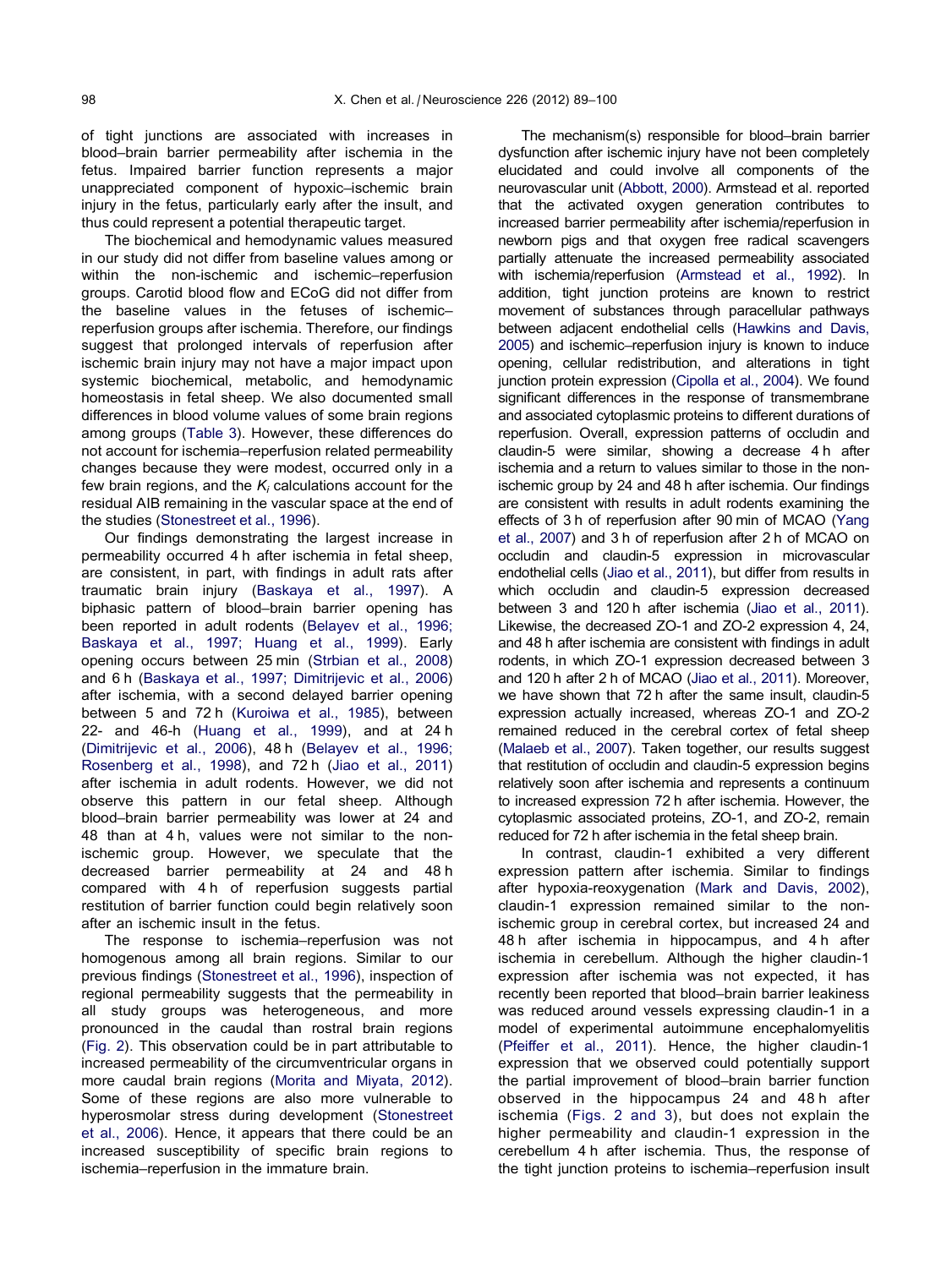<span id="page-10-0"></span>varies with respect to the specific protein, brain region, and duration of reperfusion.

It is also important to point out that the changes in the tight junction proteins occurred relatively rapidly after ischemia. The mechanisms underlying these changes cannot be discerned by our study but could involve multiple factors including the selective loss of certain proteins, suggesting rapid degradation, or could result from overall damage to endothelial cells, and/or interactions with other components of the neurovascular unit such as astrocytes and basement membranes (Abbott, 2000). Alternatively, other binding proteins could sequester tight junction proteins immediately after ischemia, and later release them.

Furthermore, we found increases in blood–brain barrier permeability were associated with decreases in claudin-5 expression in cerebral cortex and hippocampus, decreases in occludin in hippocampus, and decreases in ZO-1 and ZO-2 in hippocampus and cerebellum [\(Fig. 6](#page-8-0); [Table 4\)](#page-8-0). Therefore, decreases in tight junction protein expression in the fetal brain after ischemia could have functional consequences. These findings are important as claudin-5 forms the primary ''seal'' of the tight junction restricting transfer of low molecular weight molecules from blood to brain ([Honda et al., 2006](#page-11-0)), and occludin acts as a support molecule modulating tight junction function (Hawkins and Davis, 2005). The inverse linear correlations between increases in permeability and decreases in ZO-1 and ZO-2 protein expression in the hippocampus and cerebellum are consistent with previous studies of hypoxia-induced increases in paracellular permeability and decreases in ZO-1 and ZO-2 expression [\(Mark and Davis, 2002; Fischer](#page-11-0) [et al., 2004\)](#page-11-0). The continued reductions in ZO-1 and ZO-2 expression up to 72 h [\(Malaeb et al., 2007](#page-11-0)) after ischemia could contribute to persistently impaired barrier function because ZO-1 and ZO-2 are scaffolding proteins providing the structural basis for coupling transmembrane tight junction proteins to the cytoskeleton (Hawkins and Davis, 2005; Jiao et al., 2011). Consistent with our findings Lenzser et al. reported, the loss of occludin protein correlated well with increased barrier permeability 48 h after ischemia in adult rats ([Lenzser et al., 2007](#page-11-0)). Moreover, loss of occludin protein was accompanied by the presence of lower molecular weight degradative proteins on Western immunoblot, and the increase in this low molecular weight protein correlated with the loss of occludin protein [\(Lenzser](#page-11-0) [et al., 2007\)](#page-11-0).

There are several limitations to our study. We were only able to examine a limited number of animals per group in this large mammalian species and determined permeability at a three time points after ischemia. Hence, we cannot comment upon potential changes in permeability between 4 and 24 h after ischemia, nor can we comment upon the long-term recovery after ischemia.

## **CONCLUSIONS**

Impaired blood–brain barrier function is an important component of hypoxic–ischemic injury, particularly early after insults to the fetal brain. Ischemia/reperfusion of a specific duration results in variable changes in the levels of tight junction proteins that may be associated with changes in blood–brain barrier permeability. Changes in the molecular composition of tight junction proteins are associated with increases in barrier permeability after ischemia in the fetal brain and could represent a potential therapeutic target for the treatment of hypoxia–ischemia. Contributions of blood–brain barrier abnormalities to hypoxic–ischemic brain injury have not been fully appreciated in the fetus. Barrier dysfunction, particularly early after an insult, could potentially exacerbate brain damage by facilitating the entry of blood borne substances into the brain.

# **GRANTS**

Research reported in this publication was supported by the National Institute of General Medical Sciences of the National Institutes of Health under award number 1R01- HD-057100 and RI-INBRE P20RR016457-11. The content is solely the responsibility of the authors and does not necessarily represent the official views of the National Institutes of Health.

Acknowledgment—We also would like to acknowledge the excellent editorial assistance of Courtney A. Hill, Ph.D.

## **REFERENCES**

- Abbott NJ (2000) Inflammatory mediators and modulation of blood– brain barrier permeability. Cell Mol Neurobiol 20:131–147.
- Armstead WM, Mirro R, Thelin OP, Shibata M, Zuckerman SL, Shanklin DR, Busija DW, Leffler CW (1992) Polyethylene glycol superoxide dismutase and catalase attenuate increased blood– brain barrier permeability after ischemia in piglets. Stroke 23:755–762.
- Baskaya MK, Rao AM, Dogan A, Donaldson D, Dempsey RJ (1997) The biphasic opening of the blood–brain barrier in the cortex and hippocampus after traumatic brain injury in rats. Neurosci Lett 226:33–36.
- Belayev L, Busto R, Zhao W, Ginsberg MD (1996) Quantitative evaluation of blood–brain barrier permeability following middle cerebral artery occlusion in rats. Brain Res 739:88–96.
- Betz AL (1992) An overview of the multiple functions of the blood– brain barrier. NIDA Res Monogr 120:54–72.
- Betz AL, Goldstein GW (1986) Specialized properties and solute transport in brain capillaries. Annu Rev Physiol 48:241–250.
- Cipolla MJ, Crete R, Vitullo L, Rix RD (2004) Transcellular transport as a mechanism of blood–brain barrier disruption during stroke. Front Biosci 9:777–785.
- Dimitrijevic OB, Stamatovic SM, Keep RF, Andjelkovic AV (2006) Effects of the chemokine CCL2 on blood–brain barrier permeability during ischemia–reperfusion injury. J Cereb Blood Flow Metab 26:797–810.
- Fan X, Heijnen CJ, van der Kooij MA, Groenendaal F, van Bel F (2009) The role and regulation of hypoxia-inducible factor-1 alpha expression in brain development and neonatal hypoxic–ischemic brain injury. Brain Res Rev 62:99–108.
- Fischer S, Wiesnet M, Marti HH, Renz D, Schaper W (2004) Simultaneous activation of several second messengers in hypoxia-induced hyperpermeability of brain derived endothelial cells. J Cell Physiol 198:359–369.
- Gunn AJ, Gunn TR, de Haan HH, Williams CE, Gluckman PD (1997) Dramatic neuronal rescue with prolonged selective head cooling after ischemia in fetal lambs. J Clin Invest 99:248–256.
- Hawkins BT, Davis TP (2005) The blood–brain barrier/neurovascular unit in health and disease. Pharmacol Rev 57:173–185.